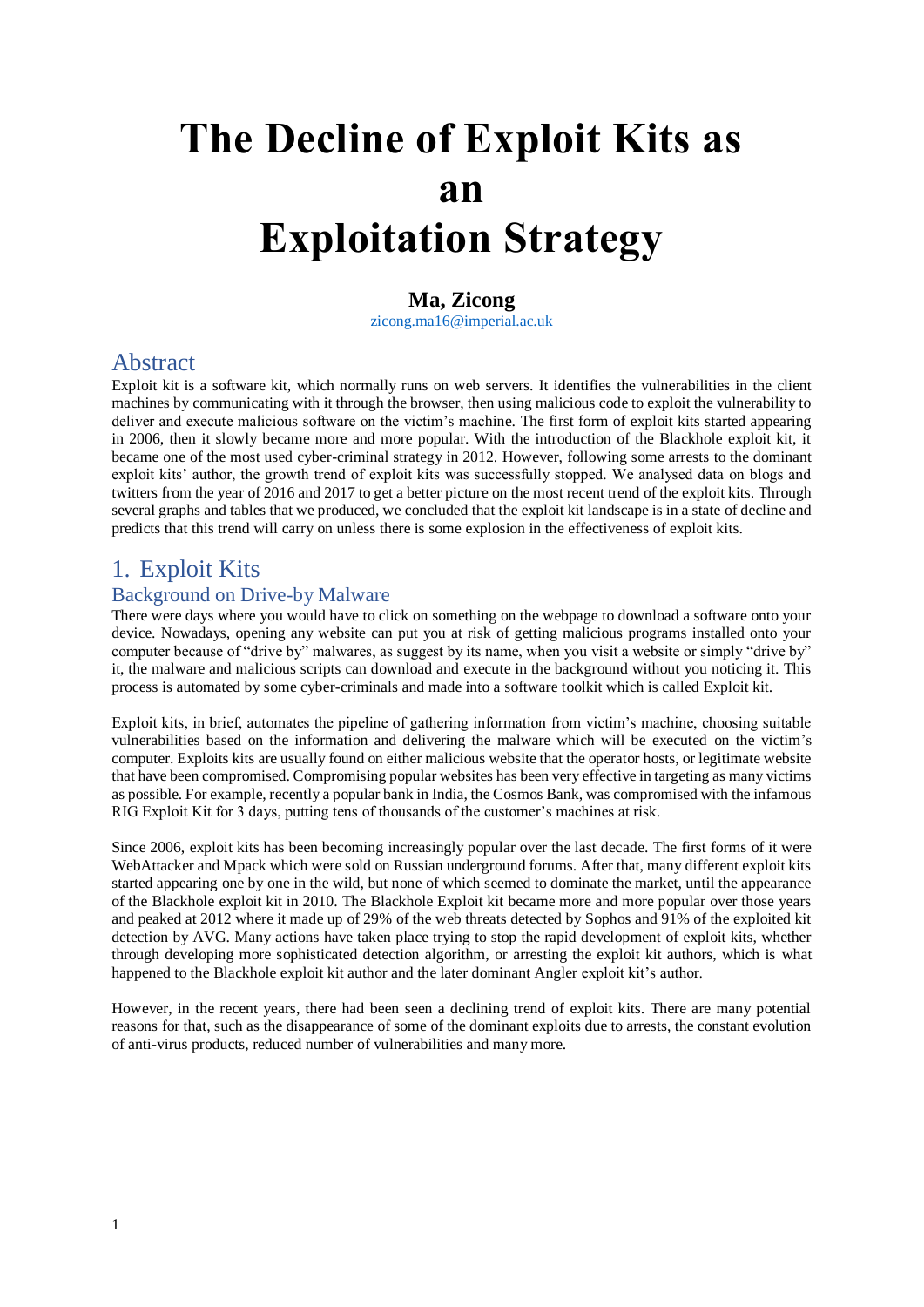# How a typical EK works

One of the reason for the exploit kits success is the low-level knowledge requirement for the customer to successfully deliver malwares. The exploit kits are usually provided as a software with very user-friendly statistics to the people buying it, which can be seen in Figure 2. Normally, the exploit kit shows the statistics of success



*Figure 1 - Infrastructure of an Exploit Kit by CERT-UK*

rate on different countries, different computer systems and different software targeted. The customer only has some simple jobs, one is to upload some payloads (normally in the form of banking Trojan or Ransomware) to drop onto the victim's machine, and another is to manage the initial infection vector through a website. After that, they are good to go because the rest will be managed by the admins of the exploit kit.

The admins of the exploit kit have sole control over the rest of the procedure. They decide what exploit server and the proxy servers are going to be used. Another very important job for them is that they need to provide vulnerabilities delivered to the victim. However, the main vulnerabilities that can be exploited is decreasing and a lot of them have been patched by the software producers, therefore this part of the job can be difficult sometimes.

If the management of the exploit kit has been done properly, it is not difficult for a victim to get infected if they don't have good awareness or up-to-date software. Once the victim visits a compromised website they would be redirected a few times to the exploit kit through proxy servers. The victim's browser is then profiled, JavaScript



*Figure 2 - RIG's user interface from CERT-UK*

is used to check whether virtual machine or security product is used. This is normally done by JavaScript function 'Ufe3S' to check which of the system components are present. Operating system is also checked thereafter, since the exploit kit is mainly focused on the Windows operating system, they would try to avoid pointlessly exploiting Mac or Linux Operating Systems. After that, they should check if the browser of the victim is vulnerable to the exploit. Since a lot of the browser have implemented the Sandbox technology into them, it is now very hard to execute the payload on the client's computer directly through the browser. However, the browser's plugins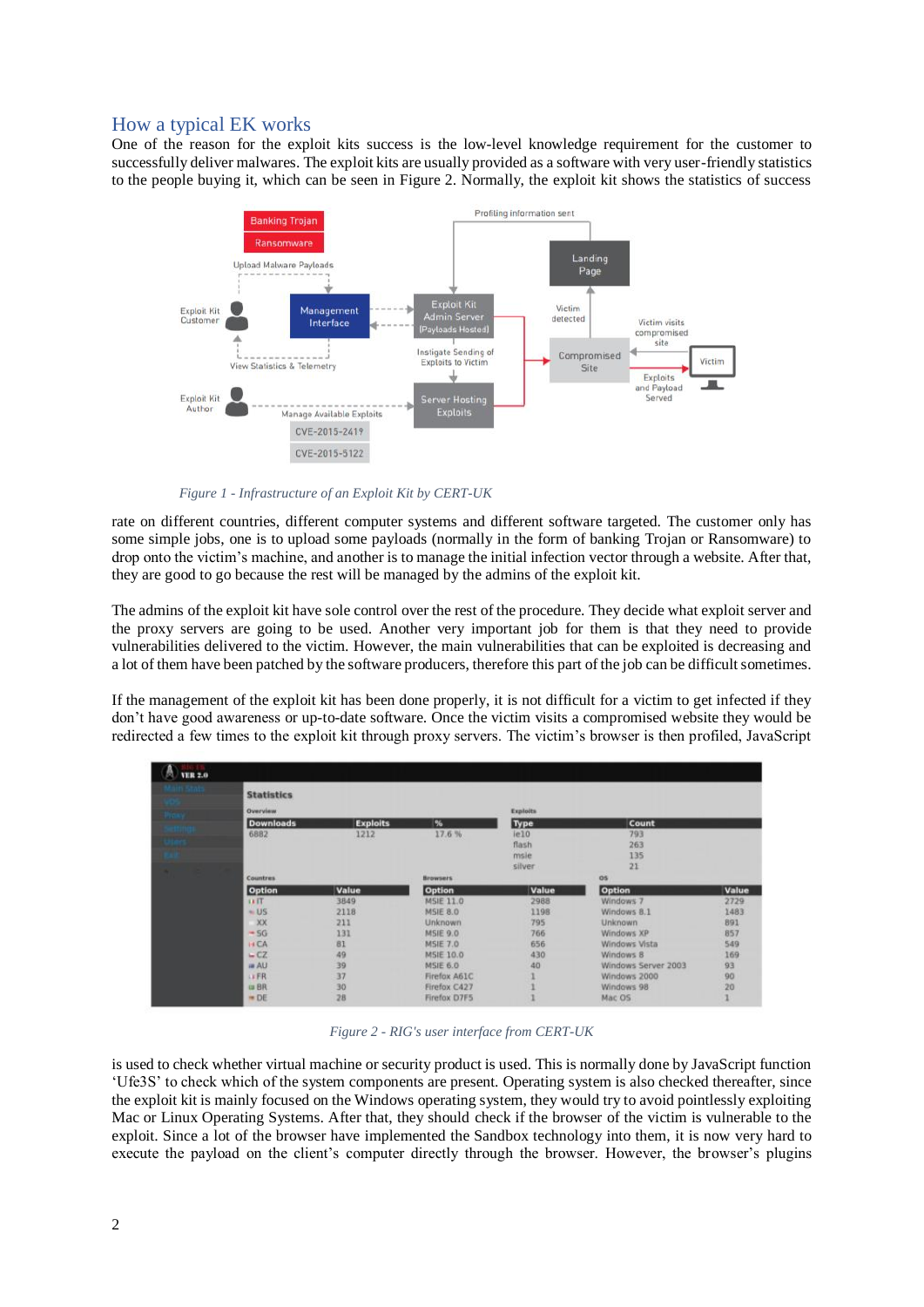sometimes allow the victim's machine to be able to be exploited. Most of the vulnerabilities of the plugins come from Adobe Flash, Adobe Reader, Java Oracle, and Microsoft Silverlight.

# Related Work

#### Drive-by attacks

Over the past decade, there has been a large number of researches done in the area of preventing drive-by attacks. NOZZLE [1] is an run-time detector that target specifically at heap spraying attacks. Heap spraying attack, which mostly happens in web browsers, increases the success rate of exploits by injecting as many malicious codes in the heap. JavaScript allows the attacker to easily inject the code into a webpage. With NOZZLE, each object on the heap is examined and a static analysis of the code is carried out to detect weather it is malicious or not. The detector was proven to be very effective as it successfully detected more than 2,000 heap-spraying exploits and it produces no false positives when ran over 150 popular websites.

Other researchers have taken a different approach by introducing ADSandbox [2]. ADSandbox is an analysis system which helps against websites that primarily attacks through JavaScript. Since JavaScript does not have built-in sandbox functions, the embedded JavaScript of the website is executed within an isolated environment and its actions are logged. Heuristics is used on the logs to detect whether the website is malicious or not. This approach targets at the drive-by attacks in a more general way compared to the NOZZLE that is mentioned above because it would prevent the user against more types of different attacks. It is also very flexible in a way that although the code might have been obfuscated and encoded several times, the behaviour can still be caught by the logs which helps many researchers in manually analysing malicious JavaScript. However, this type of method can result in high processing power required for some of the websites which use more JavaScript codes. A similar research have been done to produce CUJO [3], as an extension to web proxy, for automatically detecting and preventing drive-by attacks. For this specific system, machine learning is used to efficiently analyse for malicious code, thus it produces a median run-time of 500ms per web page which is considerately better than the previously discussed ADSandbox.

#### Exploit Kits

As Exploit kit has become increasingly popular starting from 2010, there has been more researches targeted at specifically this toolkit instead of the more general drive-by attacks. WebWinnow [4] tackles the problem of detecting whether a given URL is hosted by an exploit kit. This paper analyzed the worlflow of 40 different exploit kits, and they were observed to apply a machine learning strategy to extract some of the distinguishing features of attack and defence centric exploit kits. Research by I. Nikolaev, M. Grill, and V. Valero [5] also focuses on exploit kit website detection but they are only detecting it solely based on the information extracted from HTTP proxy logs. They rely on the fact that the exploit kit characteristics are common across different ones and extract several indicators from the crucial part of the characteristics.

In this paper [6], the researchers collected 70+ popular exploit kits and they were able to successfully deploy 30+ kits, which have been further analysed in terms of offensive component, defensive component, management component, code protection and code re-use. For the offensive component, they could discover that all kits implement user agent protection, while most implements UA validation, exploit selection and exploit obfuscation. In terms of defensive mechanisms, kits use IP blocking, payload obfuscation, crawler evasion and checking itself against virus databases. In terms of management component, most of the kits provides the user with market statistics and only basic settings. They also discovered that not many kits use code protection and there are barely any common codes used by the malware authors.

A more recent research [7] leverages the inherent structural patterns in HTTP traffic to classify exploit kit instances. It captures the behaviour such as the browser makes multiple requests from malicious servers to download the payload. Those type of interactions are captured and modelled in a "tree-life" form and the detection process is modelled as a sub-tree similarity search problem. This also allows the researcher to determine where the root sites, or advertising network was launched from.

Researches discussed above on exploit kits had focused mainly on examining the server-side components of the exploit kits, but KIZZLE [8], a signature compiler for detecting exploit kits, is the first prevention technique specifically designed for finding exploit kits. The analysis on the unpacked code of the exploit kits found that they don't differ by much between codes because the reuse between different versions of the kits. Therefore, KIZZLE can generate anti-virus signatures for detecting EKs, which can create new signatures within hours. A. K. Sood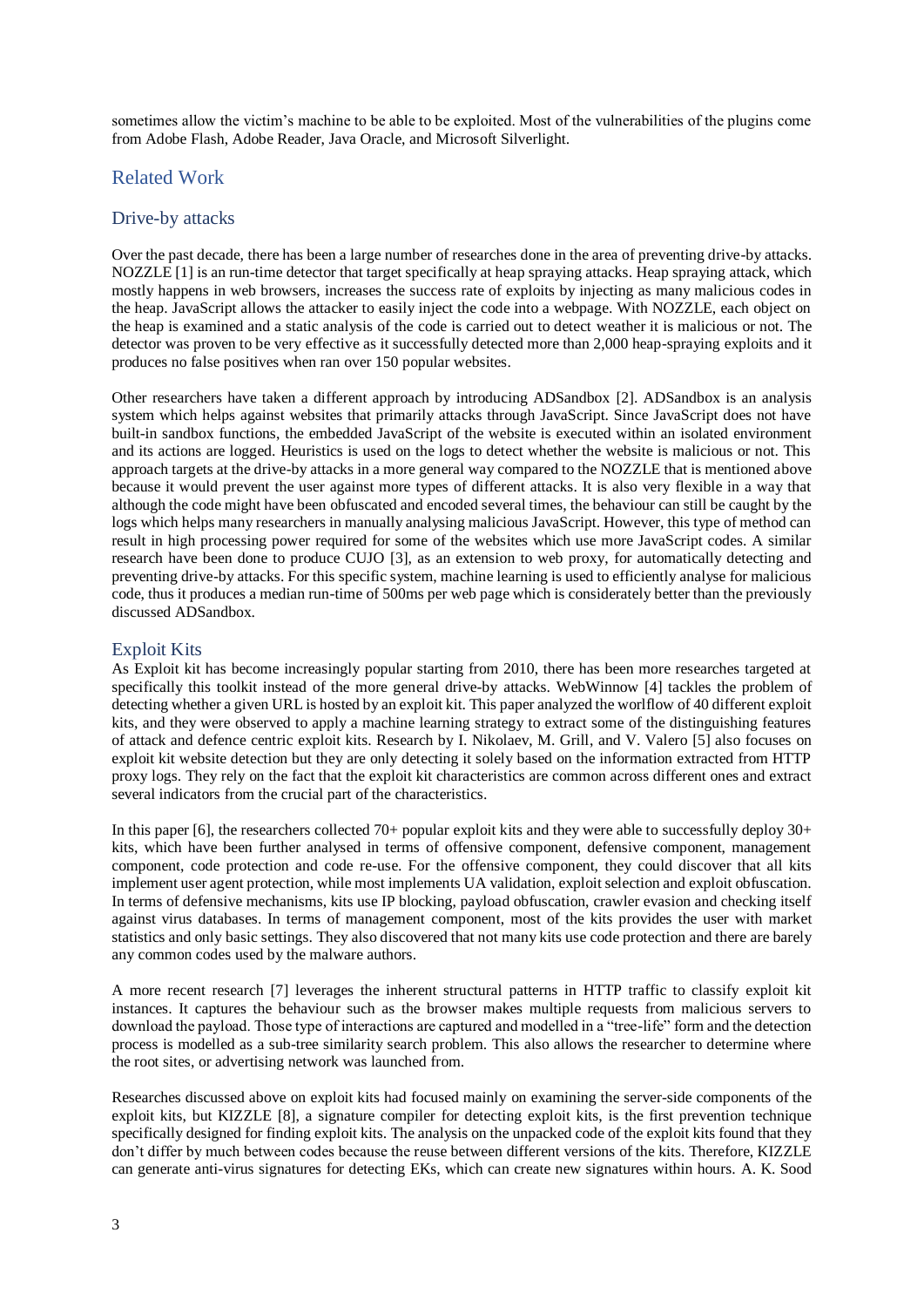and S. Zeadally[9] also analysed the built-in features of the exploit kits, they conducted a feature-oriented comparative analysis of the primarily used attack techniques in the last few years. The main features that they compared were JavaScript obfuscation, JavaScript-based redirection, JavaScript content injection on the fly, JavaScript-based domain-generation algorithm, Malicious URL distribution through phishing and they discovered that most of the features are used for every exploit kit analysed and the only feature that is only implemented by limited number of exploit kit is JavaScript-based domain-generation algorithm.

# 2. Information Sources Analysed

There have been many sections from different industries reports featuring the exploit kits in the previous years. Those are also what we analysed at first to get a better understanding on how exploit kits have been developing over the past years. Figure 3 was taken from Demystifying the exploit kit from CERT-UK. This table shows the different vulnerabilities discovered throughout 2015 and which of them was used in different exploit kits. It is

| <b>Target</b><br><b>Application</b> | <b>Vulnerability CVE</b> | Angler | <b>Fiesta</b> | Magnitude | <b>Neutrino</b> | <b>Nuclear</b> | <b>RIG</b> |
|-------------------------------------|--------------------------|--------|---------------|-----------|-----------------|----------------|------------|
| <b>Adobe Flash</b>                  | CVF-2015-0310            | ٠      |               |           |                 |                |            |
| Adobe Flash                         | CVE-2015-0311            | ۰      | $\bullet$     | ۰         | ٠               | ٠              |            |
| Adobe Flash                         | CVF-2015-0313            | ٠      |               |           | ٠               |                |            |
| <b>Adobe Flash</b>                  | CVE-2015-0336            | ٠      |               | ٠         | $\bullet$       |                |            |
| Adobe Flash                         | CVE-2015-0359            |        |               | ٠         | ٠               |                |            |
| Adobe Flash                         | CVE-2015-3014            | ٠      |               | ۰         |                 | $\bullet$      |            |
| <b>Adobe Flash</b>                  | CVE-2015-3090            | ٠      |               | ٠         | ٠               | ٠              |            |
| <b>Adobe Flash</b>                  | CVE-2015-3113            | ۰      |               | ۰         | ٠               | $\bullet$      |            |
| <b>Adobe Flash</b>                  | CVE-2015-5119            | ٠      |               | ٠         |                 | ٠              |            |
| Adobe Flash                         | CVE-2015-5122            | ٠      |               | ۰         | ٠               | ٠              |            |
| <b>Adobe Flash</b>                  | CVE-2015-5560            | ٠      |               |           |                 | ٠              |            |
| <b>Adobe Flash</b>                  | CVE-2015-7645            |        |               |           |                 | ٠              |            |
| Microsoft<br>Internet<br>Explorer   | CVE-2015-2419            |        |               |           |                 |                |            |
| Microsoft<br>Silverlight            | CVE-2015-1671            | ٠      |               | ٠         |                 |                |            |

*Figure 3 - Vulnerabilities provided by CERT-UK*



*Figure 4 - Vulnerabilities by TrendMicro in 2016*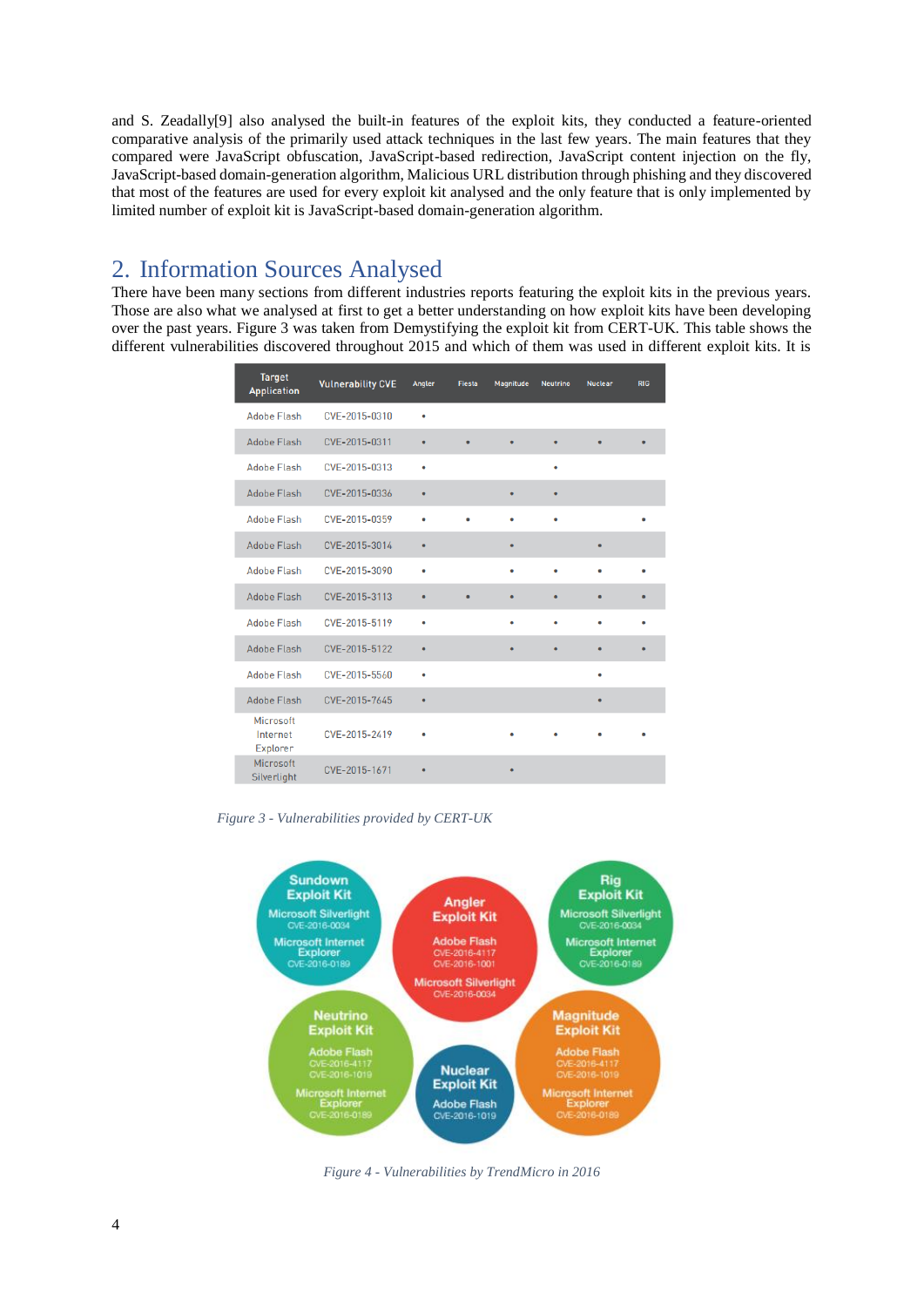obvious to see that most of the CVE comes from Adobe Flash while there are also several on MSIE and Microsoft Silverlight. Even though they all have been patched by the vendors, there could still be many customers that are late on patching the software on their own machines. With so many exploits available and kit like Angler which used all those CVEs, there still would have been many victims vulnerable to the attacks back in 2015.

In a presentation used by company Qualys in the RSA Conference 2016, they also provided a table and it is extremely like the data provided by Figure 3, with dominated number of exploit kits focusing on Adobe Flash. They also provided another graph, which shows that despite the thousands of exploits available, there are very few that can be implemented and exploited by the exploit kits. We were able to acquire some data on different vulnerabilities used in the year of 2016. Figure 4 was published by TrendMicro in their 2016 yearly roundup, it is shown that there are even less vulnerabilities used by the exploit kits, namely CVE-2016-4117, CVE-2016-1001, and CVE-2016-1019 for Adobe Flash; CVE-2016-0189 for MSIE and CVE-2016-0034 by Microsoft Silverlight. Figures 5 shows the number of access to exploit-kit hosting URL, also from TrendMicro, indicating the general declining trend of exploit kits.



*Figure 5- number of hits to different exploit-kit hosting URLs by TrendMicro*

#### Summary of Main Sources

After reading the industry reports, we had a better idea on what sort of data we need to collect and how we would collect them. We need to collect data on how active each different exploit is at different stage of the year, preferably like those shown in Figure 3. We thought about collecting information from existing data over the Internet. However, after going through many different websites, we found out that there is no source that gives data on the frequency of appearance either daily or monthly.



*Figure 6 - Frequency of mention per month from MTA in 2017*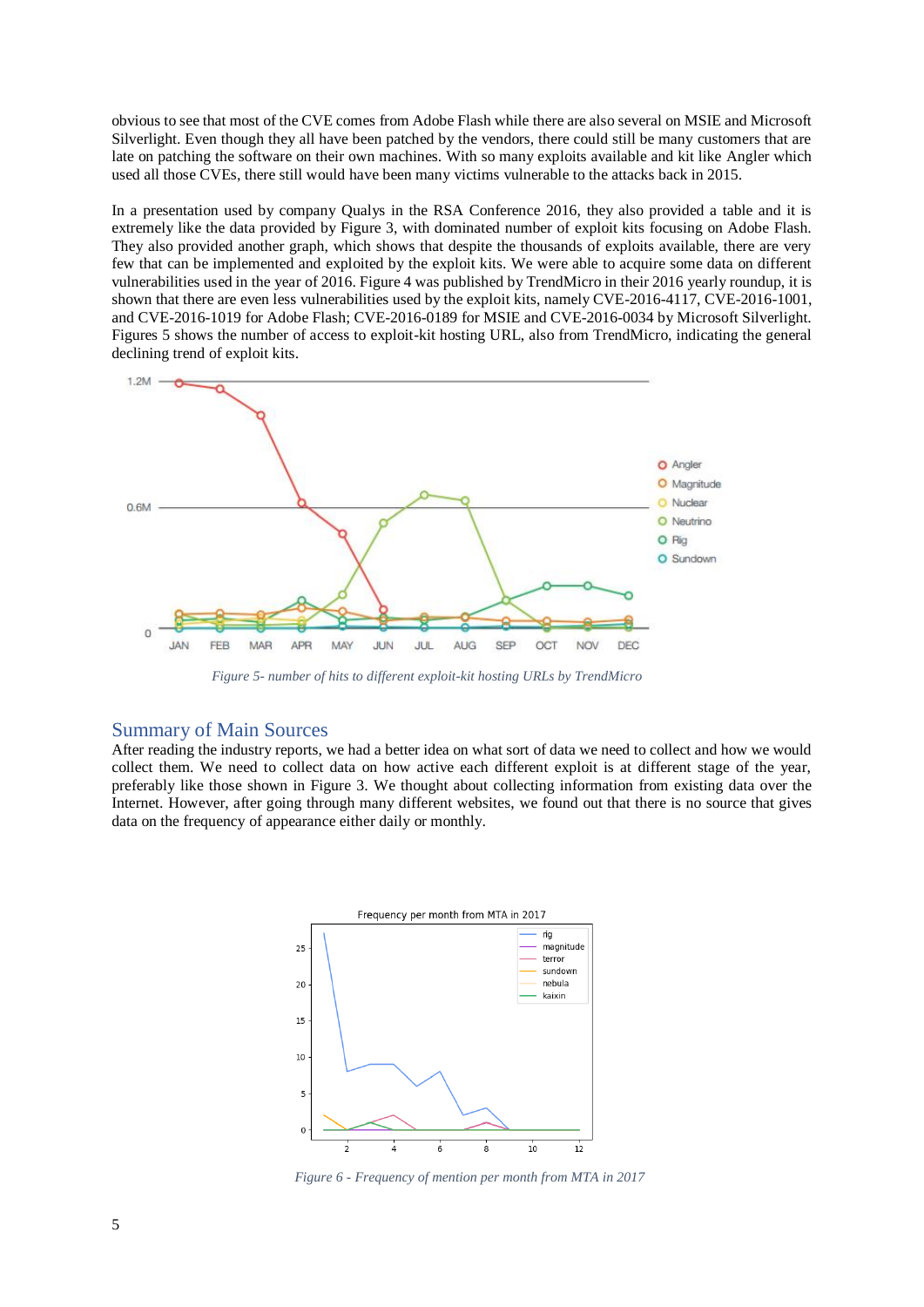## Main Blogs

In the process of doing looking through different websites, we discovered a few interesting blogs that reports about malwares, such as Malware Traffic Analysis – which frequently reports network traffic related to malware infections; Malware Breakdown – a website of similar function but it also provides a category function to help separate out the posts related to exploit kits, as well as ZeroPhage, a blog primarily focusing on exploit kits. We thought that we could produce some form of data such as frequency of different exploit kits by the mentions from the blogs that we analysed. We produced simple scraping programs for all the three blogs to produce frequency graphs. Firstly, we used python's built-in library to retrieve the webpage's source code, then we would walk through the page source string and find, instances of "exploit kit" or "ek".

Whenever such instance is detected, we would look for the exploit's name which would be normally right before "exploit kit", and we could also retrieve the data of the post similarly. After that, we would group the data into months and plot the frequency using python library matplotlib. Note all the graph were produced by the date of 2017/09/15, therefore there are no data on the last two months of the year 2017.

#### **Malware Traffic Analysis**

This is the first blog that we looked at because it has been posting for about 5 years and it posts very frequently throughout the years, therefore we feel we could get a more reliable form of data. An example of the data that we are able to retrieve is shown in Figure 6, which is a frequency graph of the exploit kits in 2017.

#### **Malware Breakdown**

This blog separated their posts into several categories and one of them is exploit kit. Therefore, it was straightforward for me to scrap the data and produce a graph in Figure 7 below.



*Figure 8 - Frequency of mention per month from Malware Breakdown 2017*



*Figure 7 - Frequency of mention per month from Zerophage in 2017*

#### • **Zerophage**

This blog only started posting January 2017, but it was sufficient since we are only focusing on the year of 2017. The frequency of the data is lower compared to the other two blogs as well, the graph produced is shown in figure 8.

#### Comparison of the data collected

Looking at the three graphs produced from the three blogs, there are not much significant similarities except for the dominance of RIG exploit kit throughout the year of 2017. Other exploit kits have barely made an appearance in the blogs. All three graphs display a declining trend in the dominant RIG exploit kit towards September 2017 when the graphs were produced.

#### Main Twitter Accounts

After having analysed a few of the blogs available there, we realised same can be done for Twitter. A lot of the people working on network security have access to Twitter accounts and constantly update them with information regarding malware incidents. First of all, we need to find a few twitter accounts that regularly updates information related to Exploit Kits before we start data collection. We did this by manually looking through different Twitter accounts and looking at the "who to follow" section of each of them. Here is the list of Twitter users that we felt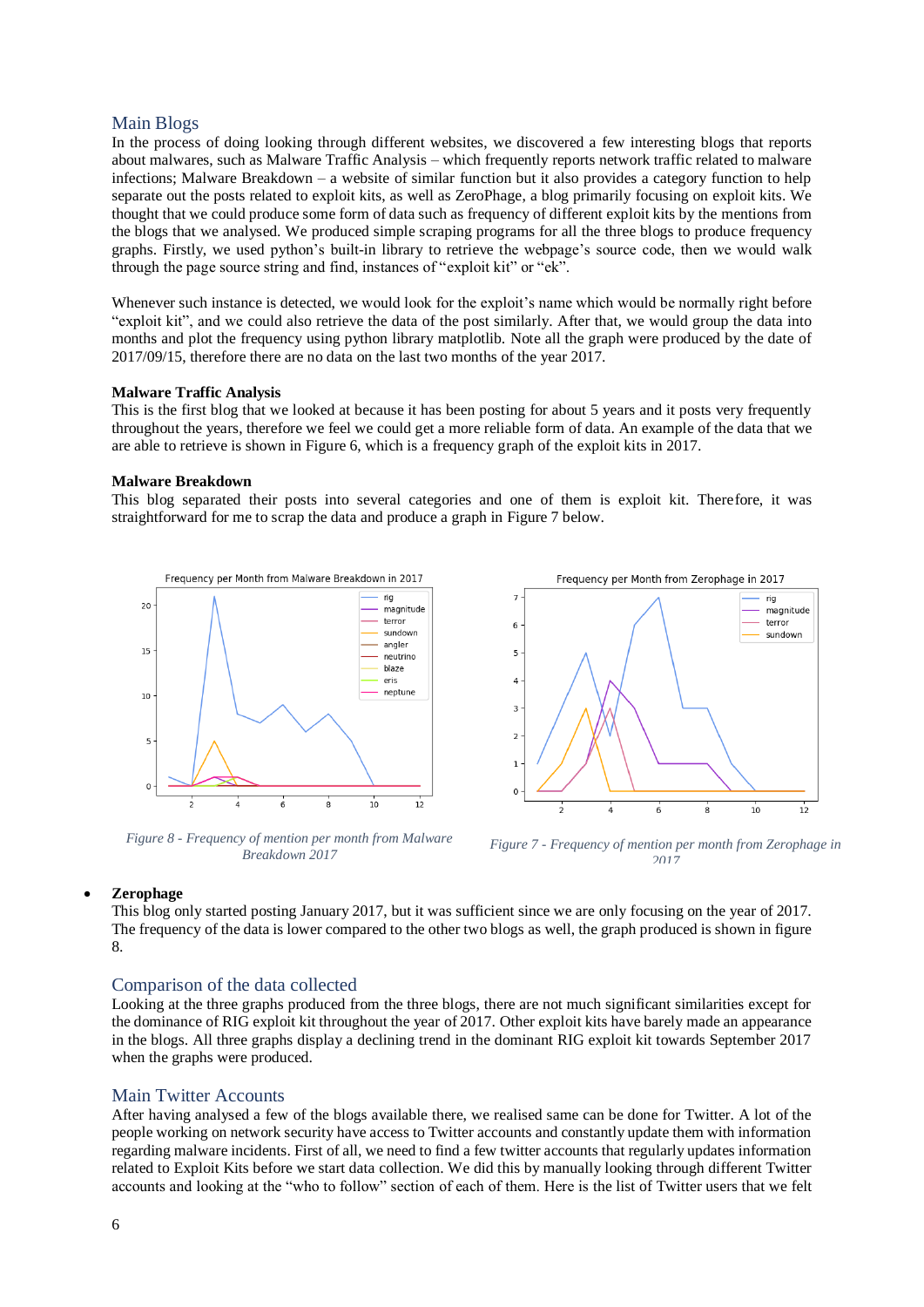would be relevant: @BroadAnalysis, @DynamicAnalysis, @TrendMicro, @TrendLabs, @virusbtn, @executemalware, @nao\_sec, @Cyberasfuc, @truely\_secure, @malwrhunterteam.

We faced several challenges as we tried to collect data from twitter automatically. Firstly, Twitter's API has a limit to the number of tweets can be accessed from a single user of which is 3,240. For the majority of the accounts that we are analysing, there are significantly more tweets than the ones that are accessible and it is nearly impossible for us to access some of the data earlier. Therefore, to adapt with the amount of data that is available to us, we thought we could try to access data only in the last 12 months and analyse it by the number of months before the current time to get a better understanding on how the exploits have been progressing in the past year.

When we finished the program and produced some data, we realised that some of the accounts either don't have enough data points to see any sort of trend, or there still isn't enough data over the last 12 months because there have been over 3,240 tweets in the past year. We could produce reasonably looking graphs for only three of the accounts.

When we were looking at the tweets collected, we realised that most of them came in the form of retweets. We thought it would be also interesting to see how the graphs would look without those retweets, therefore we produced another column containing no retweets.



## **Table of graph produced by the date of 12/09/2017**

Comparing all the data shown in the table above, the first thing that we noticed is that there is *not* a huge difference between the shape of the graph with or without retweets. The trend that can be observed in all the graph above is a declining trend of the most dominant exploit kit RIG over the past year, with a minimal amount of activity for the other exploit kits.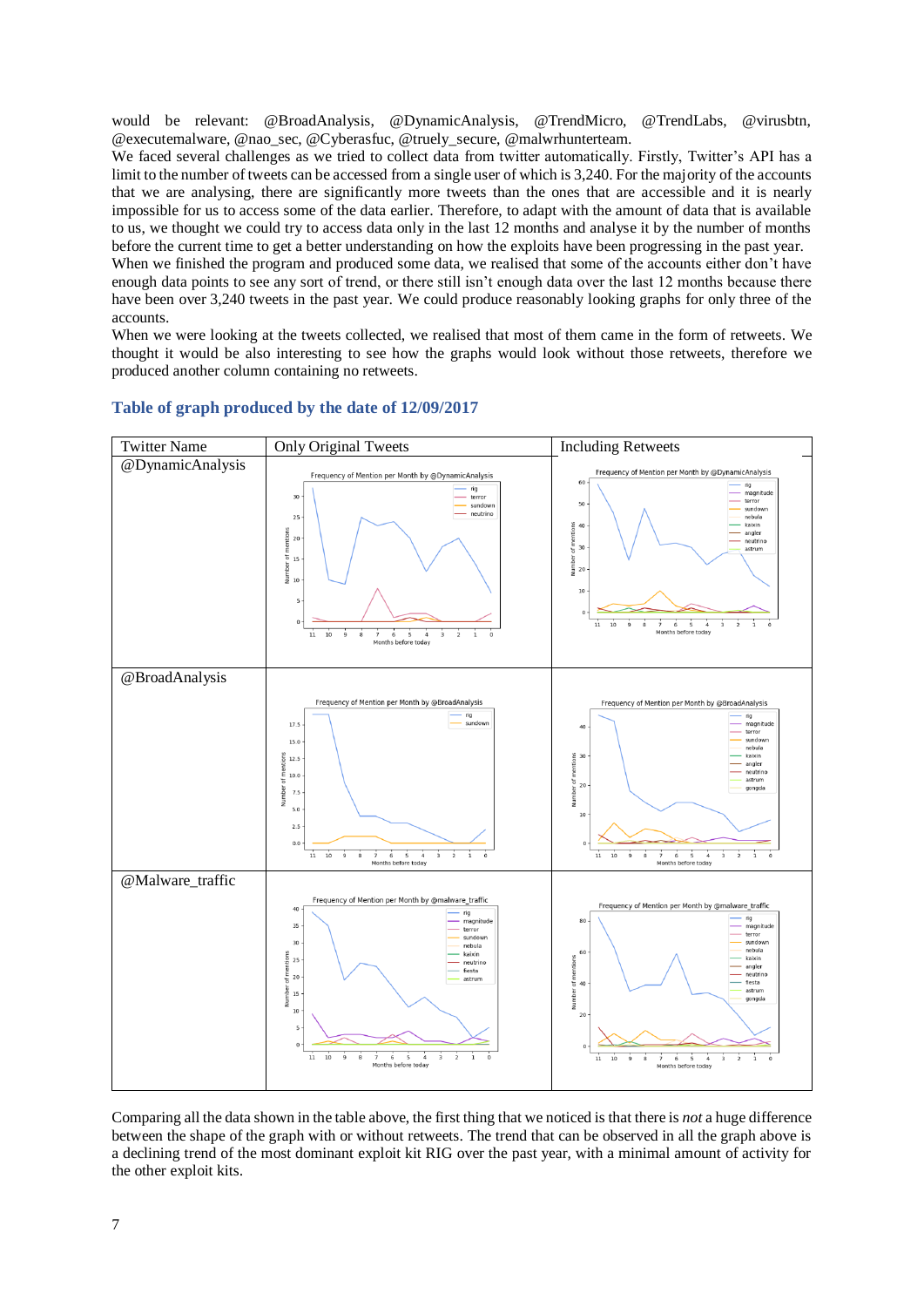# Difficulties of Getting Accurate Exploitation Data

There is an overall shortage of reliable information on data in the field of exploitation. We reached out to Symantec, McAffee, Trendsmicro, and Kaspersky. We were not able to get data beyond what is contained in a single 2016 report from Trendsmicro in Figure 5. The vendors either didn't have the information we requested or were reluctant to share it with us. We anticipate other researchers facing similar issues in terms of getting reliable data. At the same time, we do not quite see a reliable way to collect this information without broadly crawling the web or collaborating with a honeypot-style project.

In Figure 5 shown previously, we can easily see that there is a decline of Angler throughout the first half of the 2016, it was also shown that at the end of 2016 there has been more appearance made by the RIG exploit kit. In our analysis of the blogs and twitter accounts, it has shown that RIG has been dominating in the past year, while also being on a declining trend. Other exploit kits have made minor appearances here therefore not much trend can be seen from them.

# 3. Understanding Changes to EKs Over Time

# Overall Setup

In this section, we wanted to outline how the content included in different exploit kits changed over time in the recent years. To achieve that, a large amount of data of exploit kits files over the past year is required and luckily the website Malware Traffic Analysis would provide exactly what we needed. In every one of the posts related to exploit kit on the website, the page contains a zip file which includes the malware artefacts. Sometimes it includes the files dropped over several runs, someone only one run.

Normally, the structure of the file included is: a .txt landing page file, a .swf flash exploit (normally present in most of the files sometimes there can be .dll or none), an .exe malware payload and a .tmp file. We wrote a program to automatically go through all the links throughout the last two years: 2016 and 2017 and download every zip file which include the malware artefacts. We also realised that it would be very hard to analyse just the zip file so we wrote another program that would unzip every single file that we downloaded for analysis later.

General Information on the exploit data collected

|      | Number of achieves | Number of files per archive | Average size for archive/kb |
|------|--------------------|-----------------------------|-----------------------------|
| 2016 | ววว<br>293         | .18                         |                             |
| 2017 | ັ                  | $\bigcap$<br>ن که د         | 750                         |

After we downloaded all the files and unzipped them, we decided to use the Virustotal to check for the vulnerabilities inside them. Virustotal provides a python api which we can make use of. We could upload the file using the Virustotal API and check the response to see two things: 1: the detection rate, 2: if "cve" is included in the detection message. CVE is an abbreviation for Common Vulnerabilities and Exposures which exploit kits normally must make use of to successfully exploit a machine.

# Analysis of Captures in 2016

| EK        |     | Occurrences   VirusTotal detects<br><b>CVE</b> | Local<br><b>CVE</b> | detection for Automatic+Local |
|-----------|-----|------------------------------------------------|---------------------|-------------------------------|
| Rig       | 100 | 45                                             | 30                  | 60                            |
| Angler    | 59  | 14                                             | 2                   | 16                            |
| Neutrino  | 53  | $\Omega$                                       | $\theta$            |                               |
| Sundown   | 7   | 3                                              | $\Omega$            |                               |
| Magnitude | 6   | $\overline{2}$                                 | 2                   |                               |
| Kaixin    | 3   | 3                                              | $\theta$            |                               |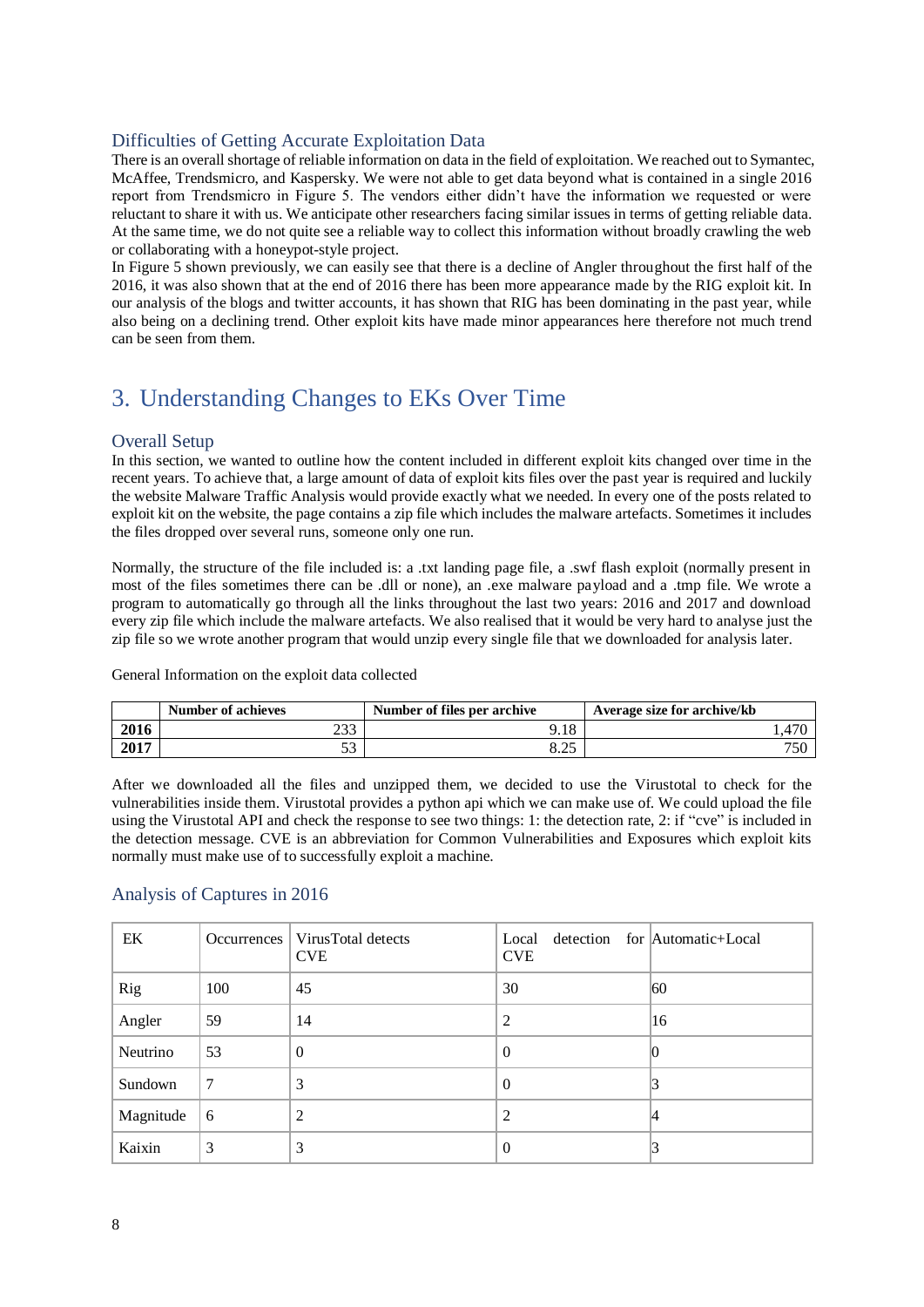# Analysis of Captures in 2017

| EK        |                 | Occurrences   VirusTotal detects<br><b>CVE</b> | Local detection for Automatic+Local<br><b>CVE</b> |     |
|-----------|-----------------|------------------------------------------------|---------------------------------------------------|-----|
| Rig       | 45              | 25                                             | 41                                                | 142 |
| Sundown   | 3               | 2                                              | 2                                                 | ▵   |
| Magnitude | $\vert 2 \vert$ | $\theta$                                       |                                                   |     |
| Nebula    |                 |                                                | $\theta$                                          |     |
| Terror    | 3               | 3                                              |                                                   |     |

Most of the CVE discovered was from Flash files. One of the reason for that could be that on Virustotal only a limited amount of the detection message is shown so the CVE part of it is not shown. Another reason could be that most of the exploitation is only done through the flash files anyways so it would make sense for most of the CVE to be detected inside of them.

However, we also found that even for the Flash files, there are a fair number of cases that no CVE is shown to be detected, so we decided to have a look at the flash files which were detected not to have a CVE and compare them to the one which are detected to have a CVE. For this part, we used the flash decompiler JPEXS Free Flash decompiler.

## Discussion of SWF files

Looking through the resources online about the exploitation code of different flash CVEs, we found 3 of the CVE which we could try to write a program to detect them locally rather than uploading them to the Virustotal. Those are CVE-2015-8651, CVE-2015-7645 and CVE-2015-5122. We will discuss the detection of them below.



*Figure 10 - Exploit code of CVE-2015-8651 from 360*

| .                                                                          |
|----------------------------------------------------------------------------|
| $11$ CVE-2015-8651                                                         |
| 11                                                                         |
| private function method 238(paraml:int) : int // Read memory               |
| ₹                                                                          |
| var $10C2 : 7 = 0$ .                                                       |
| $var \space loc3 : 7 = 0.$                                                 |
| $var \space loc4 : 7 = 0.$                                                 |
| $10c4 = 2147483644 + this.$ method 80 (paraml);                            |
| $\lfloor \log 3 \rfloor = 1132 (\lfloor \log 4 \rfloor)$ ;                 |
| $loc4 = loc4 - 2097148$ ;                                                  |
| $10c2 = 1132(10c4);$                                                       |
| $10c4 = 10c4 - 4$                                                          |
| $10c2 = 1132(10c4);$                                                       |
| return loc3 ;                                                              |
| ١                                                                          |
|                                                                            |
| private function method 134(paraml:int, param2:int) : void // Write memory |
| ₹                                                                          |
| var $10c3 : 7 = 0$ .                                                       |
| var $10c4$ : $\bar{ }$ = 0.                                                |
| $10c4 = 2147483644 + this method 80(param1);$                              |
| si32(param2, loc4 );                                                       |
| $loc4 = loc4 - 2097148$ ;                                                  |
| $10c3 = 1132(10c4);$                                                       |
| $10c4 = 10c4 - 4$                                                          |
| $10c3 = 1132( 10c4);$                                                      |
| ١                                                                          |
|                                                                            |

*Figure 9 - Exploit code of CVE-2015-8651 from forcepoint*

## CVE-2015-8651

The exploit code that we found both from 360 and Forcepoint shown above are extremely similar. Therefore, we decided we could try to detect some of the patterns in the code such as the number 2147483644. We found later that this number does not appear in any of the other flash files that does not base on CVE-2015-8651, therefore it seems that this number is specially reserved for this specific exploit. Therefore, my exploit code detection was mainly based on detecting this specific number.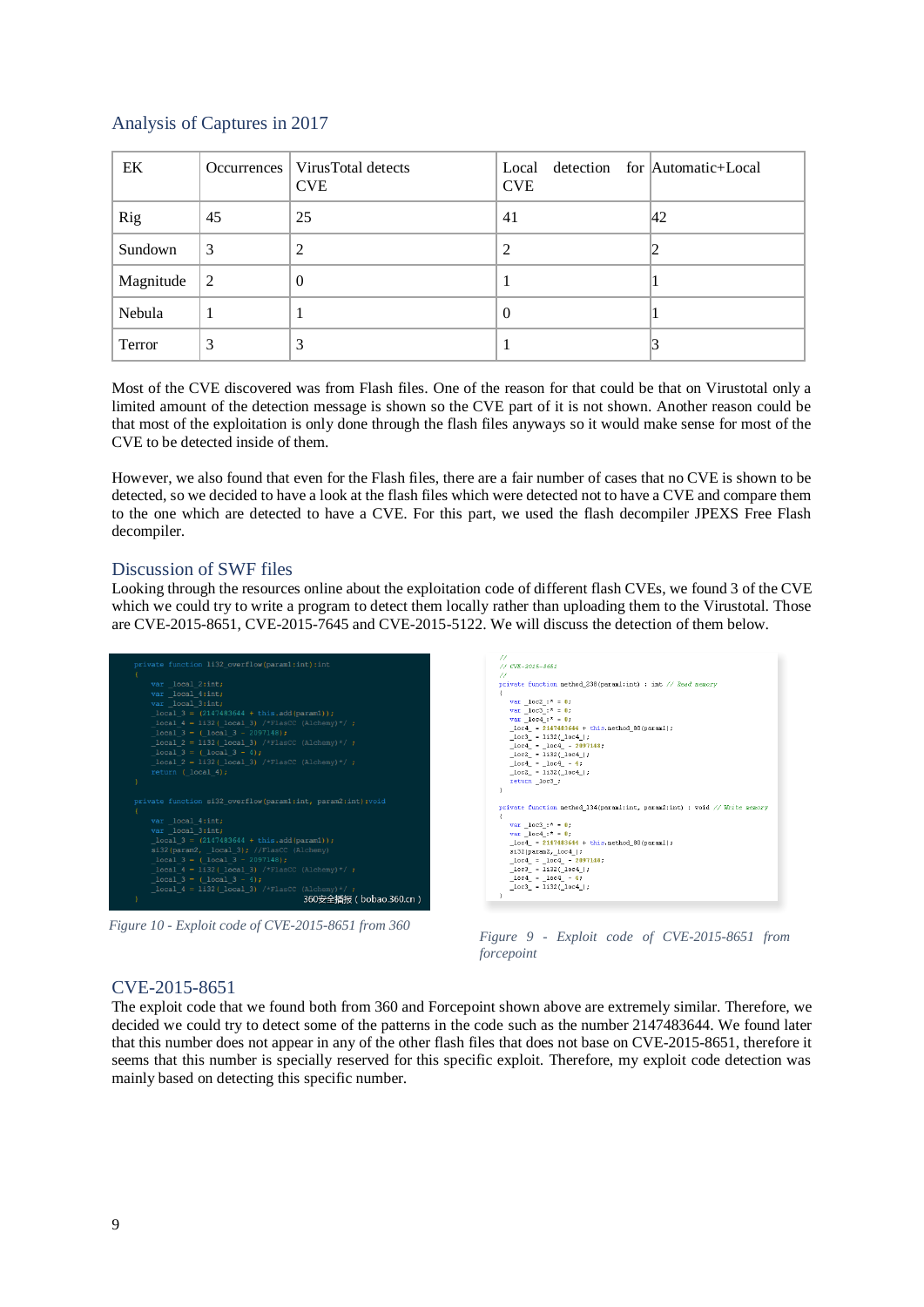## CVE-2015-7645

CVE-2015-7645 is a type-confusion vulnerability. According to the SonicWall Security Center, the vulnerability exists when the writeExternal function is overwritten by another with the same name. Therefore, in my code for detecting this vulnerability, we specifically look for code there the writeExternal

```
public var writeExternal = 7777;
public function subexternalizable()
ţ
   super();
Ŋ
```
*Figure 11 - CVE-2015-7645 code from SonicWall*

function is called or overwritten.

## CVE-2015-5122

CVE-2015-5122 makes use of the opaqueBackground property in Adobe flash. Therefore, we would look for whether the opaqueBackground keyword is used in the code.



CVE used from 2016-01 to 2017-09

*Figure 12 - different CVEs used over the last two years*

Note that all the detection method described above are not complete by any means. However, there is not a method to check for the false positive rate as there does not exist a service which can check all the vulnerabilities perfectly. As far as the result is concerned, it does increase the number of flash files to be detected to contain the CVEs, which can be seen in the local detection column in the table above.

# 4. Conclusions

Both the blog data and the Twitter data have shown a *decline* as the general exploit kit trend. The blog data shows that as we are coming close to the end of the 2017, the amount of mentions to the exploit kits, mainly RIG, have been seen at a much lower frequency. The blog owners have been focusing on malspam, ransomware and other areas of exploitation.

The amount of mentions through different twitter accounts have also shown a clear decline over the last 12 months which could also indicate the declining trend of exploit kits. There has also been a consolidation in the EK space